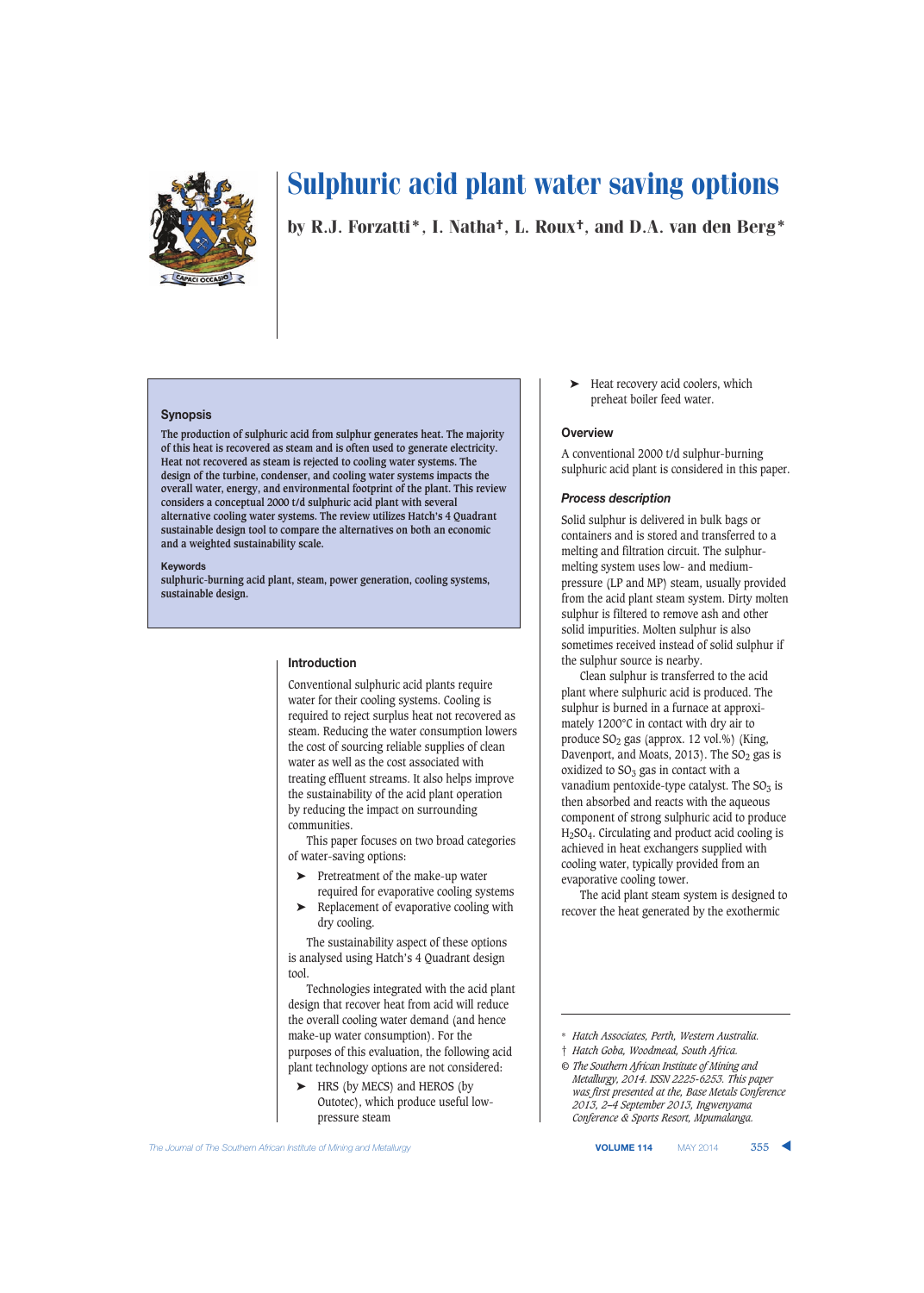reactions within the acid plant. Heat is recovered from the sulphur burner off-gas via the production of saturated highpressure (40 barg or 60 barg) steam in a waste heat boiler. Saturated steam from the boiler flows through a superheater to produce superheated steam, which is fed to a steam turbine generator to produce electricity.

Exhaust steam from the acid plant turbine is condensed, re-pressurized, and returned to the acid plant as boiler feed water. The turbine steam condenser ('surface' condenser) uses cooling water from an evaporative cooling tower. The evaporative cooling tower loses water through evaporation, drift (entrainment), and blowdown. A continuous supply of fresh water is required to make up for these losses.

Demineralized water is used as make-up for losses within the steam circuit (e.g. boiler blowdown and deaerator vent) and for dilution water within the acid plant.

Typical operating parameters for a 2000 t/d sulphurburning acid plant are shown in Table I.

## *Electricity generation*

Steam produced by the acid plant can be:

- ➤ Used to generate electricity in a steam turbine generator
- ➤ Supplied to other plant consumers (e.g. heating for hydrometallurgical equipment)
- ➤ Exported to other customers
- ➤ Condensed.

Sulphur-burning acid plants produce more electricity than they consume when all of the steam is sent to a steam turbine generator. This excess electricity can be:

- Used to operate other facilities within the plant
- Sold to the market.

#### *Water balance*

The water balance for a conventional 2 000 t/d sulphurburning acid plant based on evaporative cooling is given in Table II.

The following is noted:

- $\blacktriangleright$  The single largest water loss is due to water evaporation in the cooling tower
- ➤ Other losses include drift and blowdown. The blowdown indicated is calculated based on three cycles of concentration, assuming fresh water has a total dissolved solids (TDS) of 300–400 ppm.

#### **Water-saving options**

## *Make-up water pretreatment*

Treatment of make-up water to the cooling tower can be used to change the water chemistry to achieve higher cycles of concentration, thereby reducing blowdown.

## *Softening*

*Table I*

Softening of the cooling water make-up can be used to remove several dissolved salts that cause scale formation such as calcium, magnesium, barium, strontium, and iron. Other scale-forming components, such as silica, are not removed.

A water softener consists of a vessel filled with cationic resin that exchanges (removes) the dissolved species from the water and replaces these with sodium. Cooling systems fed with high hardness water sources will benefit most from having the make-up water softened.

As an example, a water source with a feed hardness of approximately 300 mg/L (expressed as  $CaCO<sub>3</sub>$ ), pH of approximately 8, and alkalinity of approximately 300 mg/L as  $CaCO<sub>3</sub>$ might normally be concentrated three times; a cycles of concentration (COC) of 3. The scaling tendency of this water, at a COC of 3, is within the typical range that can be managed with a scale inhibitor. This same make-up water source could

| Typical 2000 t/d acid plant operating parameters |              |         |  |  |  |  |
|--------------------------------------------------|--------------|---------|--|--|--|--|
| Parameter                                        | <b>Units</b> | Value   |  |  |  |  |
| Acid production (100% $H_2SO_4$ basis)           | t/d          | 2 0 0 0 |  |  |  |  |
| Sulphur consumption                              | t/d          | 660     |  |  |  |  |
| Steam production (superheated)                   | t/h          | 110     |  |  |  |  |
| Electricity generation (steam turbine)           | <b>MWe</b>   | 23      |  |  |  |  |
| Electricity consumption                          | <b>MWe</b>   | 5       |  |  |  |  |
| Cooling requirements                             |              |         |  |  |  |  |
| Main acid coolers                                | 106 kJ/h     | 144     |  |  |  |  |
| Product acid cooler                              | $106$ kJ/h   | 7       |  |  |  |  |
| Turbine surface condenser                        | $106$ k.I/h  | 234     |  |  |  |  |
| Other coolers                                    | $106$ kJ/h   | 11      |  |  |  |  |
| Nominal cooling duty                             | 106 kJ/h     | 396     |  |  |  |  |
| Design cooling duty*                             | $106$ kJ/h   | 468     |  |  |  |  |

\*Design cooling duty includes an additional 72 x 106 kJ/h installed capacity for when the steam turbine is bypassed

## **Sulphuric acid plant water balance Inflow H<sub>2</sub>O (t/h) Cutputs Cutputs Cutputs Outputs Outputs Outputs Outputs Outputs Cuthov H<sub>2</sub>O (t/h)** Air moisture (to sulphur burner)  $\begin{array}{ccc} 4 & 4 & 220 & 220 \end{array}$  Steam deaerator vent  $\begin{array}{ccc} 2 & 2 & 2 & 20 \end{array}$ Cooling tower make-up water <br>
21 Mater to demin plant (for acid dilution) 24 Water converted to H<sub>2</sub>SO<sub>4</sub> by reaction 15 Water converted to  $H_2$ SO<sub>4</sub> by reaction<br>Cooling tower evaporation and drift loss 147 Cooling tower evaporation and drift loss Cooling tower blowdown and the cooling tower blowdown and the cooling to  $73$ Other effluent (steam system and demin plant) 10<br>Total outputs 248 **Total Inputs 248 Total outputs 248**

▲

356 MAY 2014 **VOLUME 114** *The Journal of The Southern African Institute of Mining and Metallurgy*

## *Table II*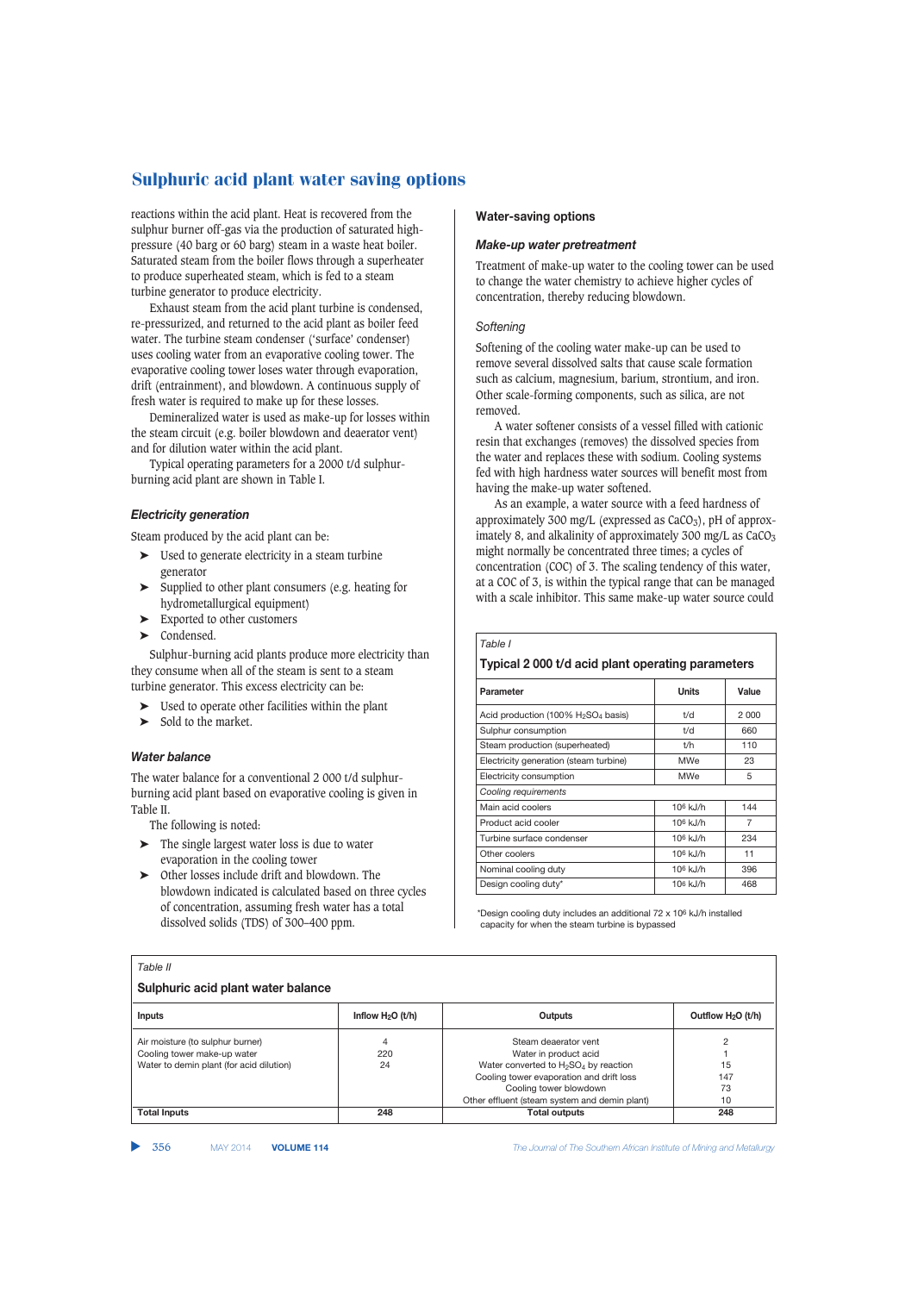be concentrated more than seven times if first softened, representing a reduction in cooling water make-up of approximately 20%.

## *Filtration*

Filtration to remove suspended solids from water can be applied to either the entire fresh water make-up stream for the acid plant or to the cooling tower water recirculation stream. Filtration of the cooling circuit make-up water is generally considered where there is a high level of suspended solids in the feed. These solids, if not removed, can cause fouling within the cooling water circuit, which lowers cooling efficiency and increases the pressure drop through the piping system. The solids can also accelerate corrosion within the water circuit if they are abrasive. Unfiltered particles can serve as nucleation sites for biological growth. Filtration is required ahead of a cooling water softening system.

It should be noted that the majority of suspended solids in the cooling circuit are generated within the cooling circuit rather than introduced in the make-up water, as the cooling water is in contact with surrounding air in open-circuit evaporative cooling towers. Internal sources of solids include pipe corrosion products, biological growth material, and dust introduced from the air as it contacts the water in the cooling water tower. For this reason there is often more merit in filtering the cooling water itself rather than the make-up water alone.

## *Demineralized water treatment*

Demineralized water is used as make-up for losses within the steam circuit (e.g. boiler blowdown and de-aerator vent) and for dilution water within the acid plant. Typical demineralized water system configurations include:

- ➤ Reverse osmosis (RO) only
- ➤ Ion exchange (IX) with a decarbonator tower
- ➤ RO followed by polishing IX.

Waste generation as a percentage of feed is typically 30%. The selected configuration is dependent on the site raw water quality, and can be optimized to provide water savings. These savings will, however, be small compared to potential savings in the cooling system.

## *Cooling technologies*

The following cooling technologies are discussed:

- ➤ Evaporative cooling towers
- ➤ Dry cooling technologies
- ➤ Hybrid cooling towers.

#### *Evaporative cooling towers*

Evaporative cooling tower designers have identified many ways to reduce the overall water losses from these systems. Some of these include (EnduroSolv, 2012):

➤ Optimizing water chemistry to reduce scaling, corrosion, and biological growth, subsequently increasing the cycles of concentration and decreasing blowdown. This includes the use of automated chemical dosing systems

**The Journal of The Southern African Institute of Mining and Metallurgy <b>VOLUME 114 VOLUME 114 MAY 2014 357** 

- ➤ Better operating procedures and equipment to monitor and control blowdown
- ➤ Use of high-efficiency drift eliminators and equipment to recapture drift
- ➤ Optimizing the selection and amount of fill inside the tower, which affects the heat transfer efficiency of the tower
- ➤ Automatic blowdown based on conductivity to avoid unnecessary blowdown in cases where the feed water quality is better than initially anticipated
- ➤ Minimizing unintentional water losses from leaks or overflow (i.e. faulty level control resulting in addition of excess make-up water)
- ➤ Special tower design considerations to reduce particulates, debris, and cooling water exposure to sunlight.

These advances in cooling tower design and control have resulted in minor water savings. Fundamentally, the cooling is provided through the evaporation of water, and hence there is an inherent loss of water when adopting this technology.

## *Dry cooling technologies*

Dry cooling technologies work by heat exchange to air and do not rely on the evaporation of water to provide cooling. Applicable technologies for a sulphur-burning acid plant include:

- ➤ Air-cooled condenser (ACC) on the steam turbine exhaust,
- ➤ Fin-fan coolers to supply cooling water to the absorbing acid coolers.

Dry cooling technologies are dependent on the difference between ambient temperature and the cooling water temperature. In locations with high ambient temperatures, the temperature difference will be lower, leading to significantly increased dry cooling unit size.

#### Air-cooled condenser (ACC)

An ACC (Figure 1) is comprised of finned tube bundles grouped together into modules and mounted in an A-frame configuration on a concrete or steel support structure. Steam from the turbine exhaust enters the top of the condenser via a steam duct and manifold. Steam flows downward through two or three rows of finned tubes. Condensate is recovered inside bonnet header boxers connected to a hot water tank. The axial-flow forced-draught fan is fixed in the module and forces the atmospheric cooling air across the condensate area of the fin tubes.



**Figure 1—Schematic of an ACC (SPX, 2012)**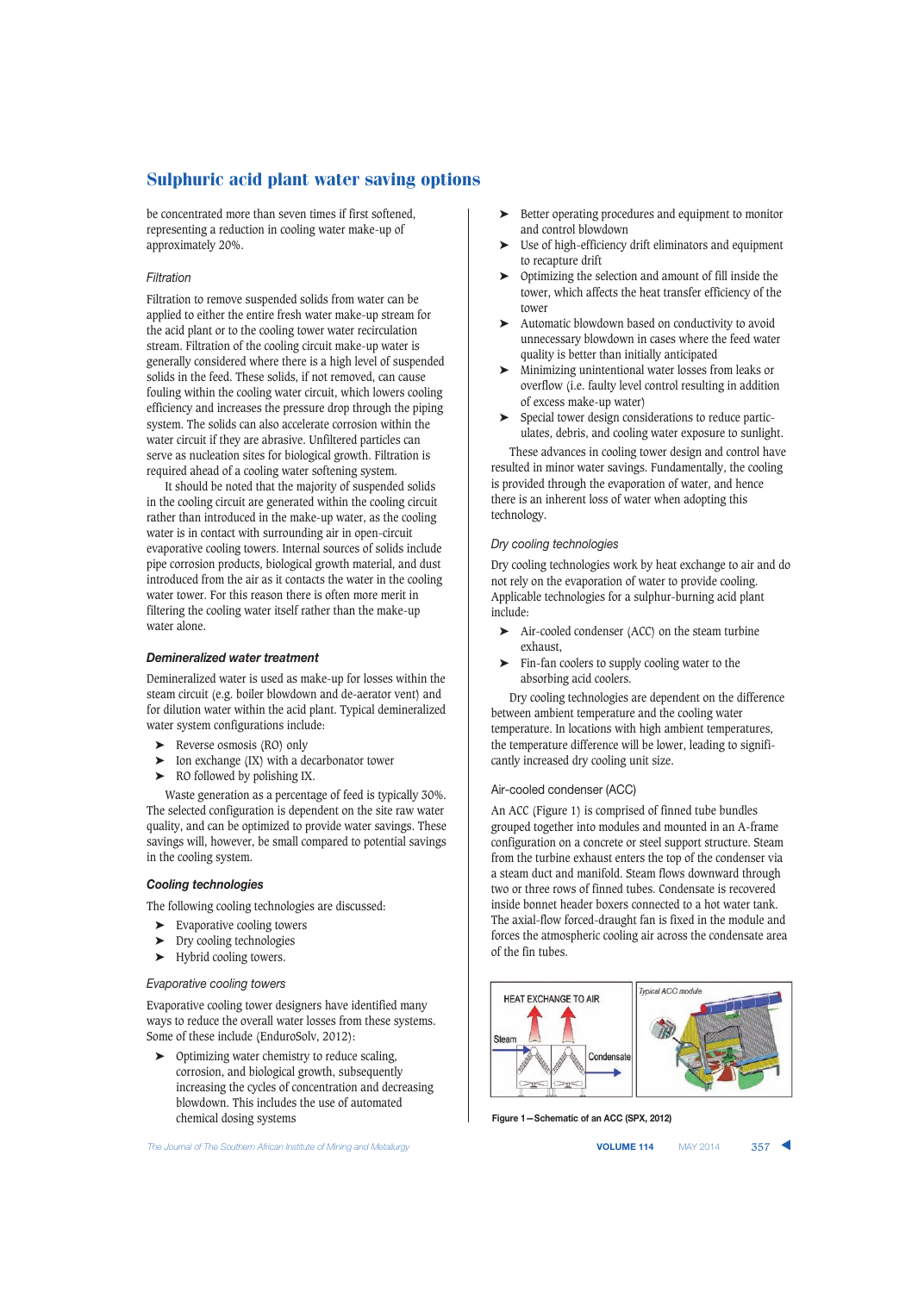Dry cooling in an ACC requires a significant temperature difference to provide adequate heat exchange to the surrounding air. Typically, the cooling water supply temperature will be 25°C to 30°C higher than the ambient air temperature. This results in a higher condenser outlet temperature which in turn raises the condenser pressure, causing the steam turbine to operate less efficiently. An ACC can also be impacted by wind direction and speed as well as proximity to large buildings. More recent advancements in ACC technology include (Mortensen, 2011; Maulbetsch, DiFilippo, and Zammit, 2008):

- ➤ Wind guide vane technologies to mitigate wind impacts including walls, screens, lips, and louvers. CFD wind flow modelling is also used to optimize the location and arrangement of the ACCs
- ➤ Improved finned tube bundle designs for higher heat transfer efficiency and lower pressure drop
- $\blacktriangleright$  Pre-cooled ACC, which uses the evaporative cooling effect of a fog spray into the upstream side of the ACC fans. The expected water consumption is approximately 75% less than equivalent evaporative-only cooling. The advantage of this system is that it reduces air temperatures to the fans on very hot days.

The application of an ACC for cooling of turbine exhaust is widely adopted on many steam turbine systems. Eskom, the South African power utility, has adopted the largest ACCs currently in operation in the world for the Matimba, Kendal, and Majuba power stations (Eskom, 2010).

## Fin-fan coolers

Fin-fan coolers (as depicted in Figure 2) include one or more bundles of finned tubes connected by headers with an airmoving device such as an axial fan located above (induced draught) or below (forced draught) the tube bundle. Cooling water flows through the tubes and heat is exchanged to ambient air. The fin-fan circuit uses demineralized quality water and is closed-loop (not open to atmosphere), eliminating the need for a continuous water supply.

Fin-fan coolers require a significant temperature difference to provide adequate heat exchange to the surrounding air. Typically, the cooling water supply temperature will be 15°C higher than the ambient air temperature. A fin-fan cooler can be used to provide cooling



▲

for the drying and absorption sections of an acid plant because the absorbing acid heat exchangers target approximately 70°C. The product acid heat exchangers target 35–40°C, which cannot be consistently achieved in most locations using fin-fan coolers.

## *Hybrid cooling towers*

Hybrid cooling towers have an air-to-air (dry cooling) section and evaporative cooling section operating in series. As shown in Figure 3, heated cooling water first passes through the dry section, where part of the heat load is removed by an air current, typically induced via fans. After passing the dry section, water is further cooled in the wet section of the tower, which can be cooled in a conventional open evaporative circuit or closed circuit (tubes are cooled with water on the outside).

The resulting heat transfer performance is similar to a wet cooling tower, with the dry cooler providing the advantage of protecting the working fluid from environmental exposure and contamination. Depending on the hybrid tower configuration, the water consumption lies between the wet and dry circuit options reported in this evaluation.

## *Cooling technology and steam turbine electricity generation*

The turbine exhaust cooling system performance directly affects the amount of electricity produced by the steam turbine generator. The lower the condenser outlet



**Figure 2—Fin-fan cooler (Wilson, 2011) Figure 3—Hybrid cooler examples (after EPRI, 2002)**

358 MAY 2014 **VOLUME 114** *The Journal of The Southern African Institute of Mining and Metallurgy*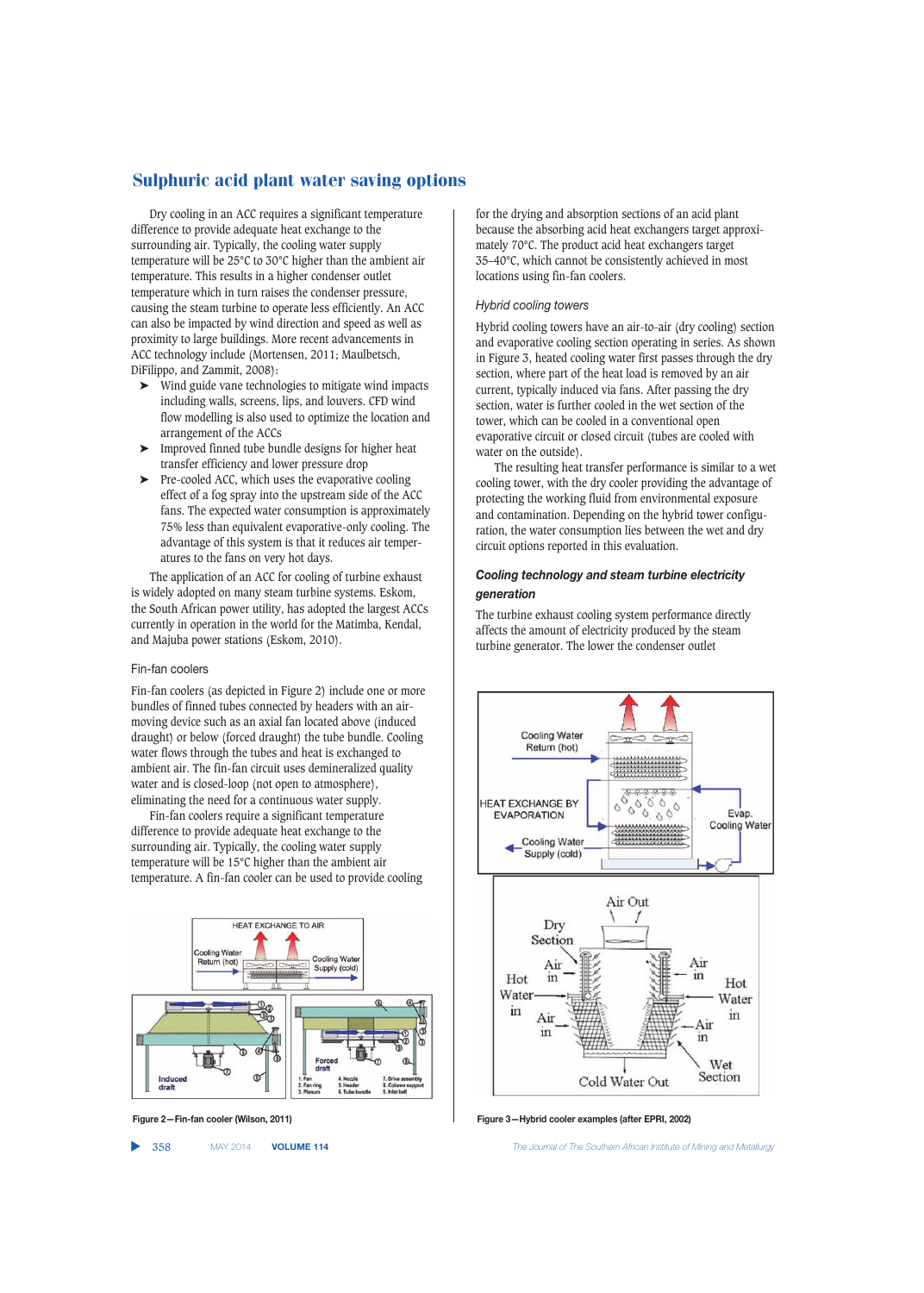temperature, the lower the condenser outlet pressure and turbine exhaust back-pressure. A lower turbine exhaust back-pressure increases turbine output.

The impact of increasing ambient temperature (dry-bulb temperature) on the turbine output is shown in Figure 4, similar to the loss of electricity generation reported by others (US Department of Energy. 2009). It compares the base case (turbine surface condenser on evaporative cooling) to the turbine ACC option. For both options, the equipment is sized to remove the full heat load over the full ambient temperature range. As can be seen, with an ACC, the power generation is lower because an ACC runs at a higher temperature than a surface condenser.

## *Summary*

The following cooling circuit water-saving options are compared in this paper:

- ➤ Base case evaporative cooling (no pretreatment)
- ➤ Evaporative cooling (with pretreatment)
- ➤ Dry cooling (no pretreatment) with the following variants:
	- ACC on turbine exhaust
	- ACC on turbine exhaust, and fin-fans on absorbing acid circuit.

These options are shown in the schematic in Figure 5. All options assume steam is generated in the sulphur

burner waste heat boiler and electricity generated in a steam turbine generator. Where dry cooling options are considered, the balance of cooling is provided by evaporative cooling.

Table III summarizes the make-up water consumption and heat removal duties of the cooling circuit options.

## **Evaluation of options**

The Hatch 4QA approach compares the economic and sustainability impacts of alternative project options.

## *Economic impact*

Order–of-magnitude capital and operating cost estimates were developed for each cooling system option and compared to the base case (evaporative cooling with no pretreatment). A summary of the comparison is presented in Table IV.

#### *Sustainability impacts*

Sulphur-burning acid plant emissions include:

- ➤ *Gaseous emissions*—sulphur dioxide, nitrogen oxides, and acid mist in tail gas
- ➤ *Liquid effluents*—waste heat boiler and cooling circuit blowdown, demineralized water treatment plant waste, plant washings, spillages and leakages
- ➤ *Solid effluent*—sulphur filter cake residues and spent converter catalyst
- ➤ *Noise pollution*—main blower and turbine.



**Figure 4—Impact of ambient temperature on turbine electricity generation**



**Figure 5—Water saving options schematic**

| Table III                                                                                                               |                                                                  |                             |                              |                                      |                                |  |
|-------------------------------------------------------------------------------------------------------------------------|------------------------------------------------------------------|-----------------------------|------------------------------|--------------------------------------|--------------------------------|--|
| <b>Summary of cooling circuit options</b>                                                                               |                                                                  |                             |                              |                                      |                                |  |
| <b>Units</b><br>Dry cooling (no pretreatment)<br><b>Evaporative cooling</b><br><b>Parameters</b>                        |                                                                  |                             |                              |                                      |                                |  |
|                                                                                                                         |                                                                  | No pretreatment             | <b>Pretreatment included</b> | <b>ACC</b>                           | $ACC + Fin-fan$                |  |
| Make-up water consumption<br>Make-up water                                                                              | t/h                                                              | 220                         | 172                          | 86                                   |                                |  |
| Heat removal duty (nominal)<br>Evaporative cooling tower<br><b>ACC</b><br>Fin-fan<br>Total (nominal)<br>Total (design)* | $106$ kJ/h<br>$106$ kJ/h<br>$106$ kJ/h<br>$106$ kJ/h<br>106 kJ/h | 396<br>0<br>0<br>396<br>468 | 396<br>0<br>0<br>396<br>468  | 162<br>234<br>$\Omega$<br>396<br>468 | 18<br>234<br>144<br>396<br>468 |  |

\*Design cooling duty includes an additional 72 x 106 kJ/h capacity for when the steam turbine is bypassed

**The Journal of The Southern African Institute of Mining and Metallurgy <b>VOLUME 114 VOLUME 114 VOLUME 114 And MAY 2014 359**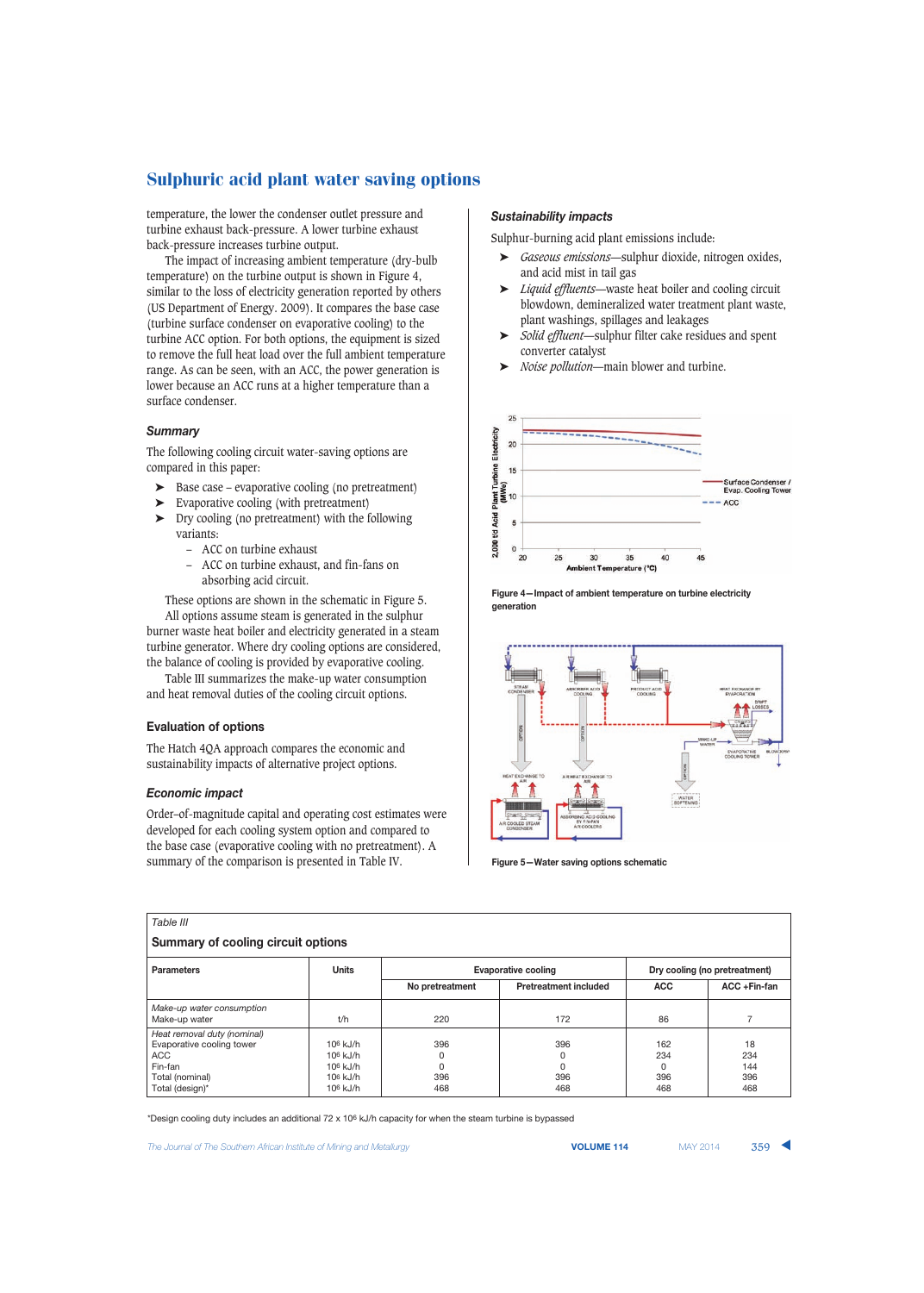| Table IV                                                      |                 |                   |                 |                 |  |  |
|---------------------------------------------------------------|-----------------|-------------------|-----------------|-----------------|--|--|
| Cooling system capital and operating cost comparison          |                 |                   |                 |                 |  |  |
| Cost parameters                                               | Base case       |                   | <b>ACC</b>      | $ACC + Fin-fan$ |  |  |
|                                                               | No pretreatment | With pretreatment | No pretreatment | No pretreatment |  |  |
| CAPEX (relative to base case)<br>OPEX (relative to base case) | 1.00<br>1.00    | 1.21<br>1.18      | 1.33<br>0.99    | 1.43<br>0.87    |  |  |

| Table V<br>Sustainability criteria values for cooling system options                                              |                                                                                |                               |                                    |                        |                         |  |
|-------------------------------------------------------------------------------------------------------------------|--------------------------------------------------------------------------------|-------------------------------|------------------------------------|------------------------|-------------------------|--|
| Sustainability criteria values for<br>Base case<br>cooling system options<br>With pretreatment<br>No pretreatment |                                                                                | <b>ACC</b><br>No pretreatment | $ACC + Fin-fan$<br>No pretreatment |                        |                         |  |
| Water intensity<br>Power intensity<br>Footprint intensity<br>Waste intensity                                      | $m^3/t$ acid<br>kWh/t acid<br>m <sup>2</sup> /t acid<br>m <sub>3</sub> /t acid | 2.6<br>36<br>10<br>0.9        | 2.3<br>38<br>12<br>0.5             | 1.0<br>44<br>18<br>0.3 | 0.1<br>48<br>23<br>0.03 |  |

Commitments by major corporations as well as government regulatory requirements have resulted in the development of several new and cost-effective technologies to efficiently reduce gaseous emissions from an acid plant. Noise pollution has been addressed with suitable sound reduction measures such as acoustic insulation, enclosures, and silencers.

The treatment and disposal of liquid and solid effluents is facing more stringent controls through public awareness and government regulations. Reduction in water consumption is potentially the greatest beneficial impact on local communities and the environment. Furthermore, a reduction in the cooling water blowdown will reduce the plant effluent and ultimately reduce the impact on the overall plant effluent catchment area.

## *Water, footprint, power, and waste*

Four sustainability criteria were identified to quantitatively compare the different water saving options, namely: water intensity, power intensity, waste intensity, and footprint. A comparison of these criteria is given in Table V. Water and waste intensity are calculated from the mass balance; power and footprint values are estimated from recent project experience. The values shown are for the cooling system only and exclude the criteria associated with the remainder of the acid plant.

The following is noted with respect to each of the intensity factors:

- Water intensity
	- Pretreatment provides water savings when applied to the base case
	- Dry cooling options provide the lowest overall water consumption.
- ➤ Power intensity
	- Evaporative cooling includes power to operate the cooling tower fans and the cooling water supply pumps

▲

– Base case with pretreatment has a slightly higher power usage due to more pumping required between upfront unit operations

- Dry cooling includes power to operate the fans only. Although electricity consumption is lower for dry cooling options, the power intensity shown in Table V is higher because it has been calculated taking into account a reduction in turbine electricity generation of 1.5 MWe (see previously).
- $\blacktriangleright$  Footprint intensity
	- The footprint of the base case with pretreatment is comparable with the base case
	- Dry cooling options require more footprint for the same cooling duty.
- Waste intensity
	- Evaporative cooling options generate more blowdown and therefore increased waste for effluent treatment
	- There is a large reduction in waste generated when pretreatment is included ahead of the evaporative cooling tower.

## *Four Quadrant Analysis*

Hatch developed the Four Quadrant Analysis (4QA) approach to compare project options using the economic and sustainability impacts. The 4QA tool plots each option compared to a base case:

- ➤ The x-axis is a cost ratio, with a lower cost ratio representing a lower cost option relative to the base case
- ➤ The y-axis is a sustainability ratio, which compares the intensity of the option to the base case. A lower sustainability ratio is preferred, which indicates a lower impact on the environment.

The cost ratio (CR) is calculated for each option, relative to the base case (BC), using the following equation:

360 MAY 2014 **VOLUME 114** *The Journal of The Southern African Institute of Mining and Metallurgy*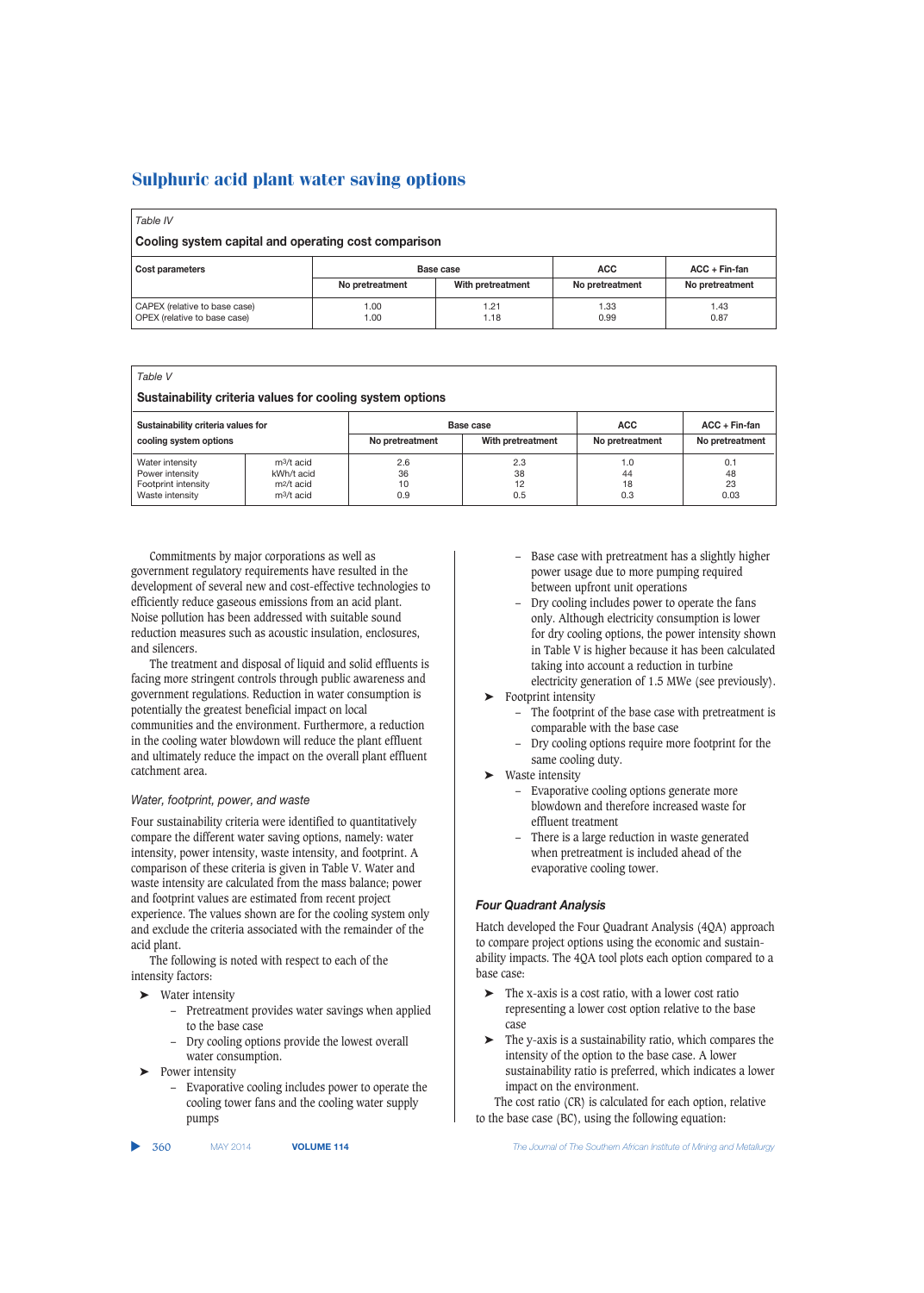$$
CR = \left( OPEX + \frac{[\text{Annual Interest Rate } (10\%) \times CAPEX]}{1 - \left(1 + \frac{\text{Annual Interest Rate } (10\%)}{12}\right)} + BC \quad [1]
$$

The CR is the sum of the annual operating cost and the annual capital cost repayments, based on a nominal 5-year repayment (compounded monthly). Any credits received for selling electricity to the market have not been included into the evaluation.

The sustainability ratio (SR) is calculated for each option, relative to the base case (BC), using the following equation:

$$
SR = \sum 40\% \left[ \frac{Water}{BC} \right] + 15\% \left[ \frac{Power}{BC} \right] +
$$
  
20\% \left[ \frac{Footprint}{BC} \right] + 25\% \left[ \frac{Waste}{BC} \right] (2)

The weightings can be adapted based on the general importance of each criterion. The weightings used in this evaluation (Table VI) have placed a high importance on water intensity as many plants strive to reduce water consumption. The relative weightings will be site-specific, for example arid locations may consider water impacts more important and footprint less important.

The relative cost ratio and sustainability ratio of the water- saving options are given in Table VII, and the 4QA plot is in Figure 6.

The 4QA shows that for typical site locations:

- ➤ Base case with pretreatment has a better sustainability ratio than the base case; however, the cost ratio will increase by 19%. This is mainly due to the high operating cost associated with reagent consumption for cationic resin regeneration. Alternative pretreatment options can be investigated with lower reagent usage and allowing increased cycles of concentration in the cooling tower
- ➤ Dry cooling offers considerable improvements to the sustainability ratio, but the cost ratio will increase by 10% for ACC and 4% for ACC and fin-fan.

## *Sensitivity analysis*

The cost and sustainability ratios can be affected by several factors, some of which are briefly considered in the following sensitivity analyses.

#### Water costs

Fresh water supply costs are location-dependent. The relative water supply costs used for this sensitivity are based on:

- ➤ *Low water cost* (US\$0.2 per m3)—typical for locally available water source of good quality (e.g. dam located close to plant) with no additional extraction charges
- ➤ *Average water cost* (US\$1.0 per m3)—typical for water sources located a reasonable distance from the plant, requiring minor infrastructure to be built and some minor water treatment on site (e.g. sand filtration)
- ➤ *High water cost* (US\$3.0 per m3)—typical for water sources located at a considerable distance or water of poor quality requiring significant treatment (e.g. reverse osmosis). High water cost would also apply for water that is local and of good quality, but with a high extraction charge.

Table VIII summarizes the cost ratios for the water cost sensitivity analyses. The sustainability ratios remain unchanged.

The sensitivity analysis shows that:

➤ Reduced water costs (US\$0.2 per m3) increase the cost ratio of dry cooling options, making them unfavourable compared to the base case

| Table VI                                                                     |                          |  |  |  |
|------------------------------------------------------------------------------|--------------------------|--|--|--|
| Weightings of sustainability criteria                                        |                          |  |  |  |
| Sustainability criterion                                                     | Weighting                |  |  |  |
| Water intensity<br>Power intensity<br>Footprint intensity<br>Waste intensity | 40%<br>15%<br>20%<br>25% |  |  |  |



**Figure 6—Hatch 4Q Analyses (average fresh water and power cost)**

| Table VII                                    |                                            |                   |                 |                 |  |  |
|----------------------------------------------|--------------------------------------------|-------------------|-----------------|-----------------|--|--|
| <b>Sustainability and cost ratio summary</b> |                                            |                   |                 |                 |  |  |
| Ratio                                        | <b>ACC</b><br>$ACC + fin-fan$<br>Base case |                   |                 |                 |  |  |
|                                              | No pretreatment                            | With pretreatment | No pretreatment | No pretreatment |  |  |
| Cost ratio<br>Sustainability ratio           | 1.00<br>1.00                               | 1.19<br>0.87      | 1.10<br>0.77    | 1.04<br>0.67    |  |  |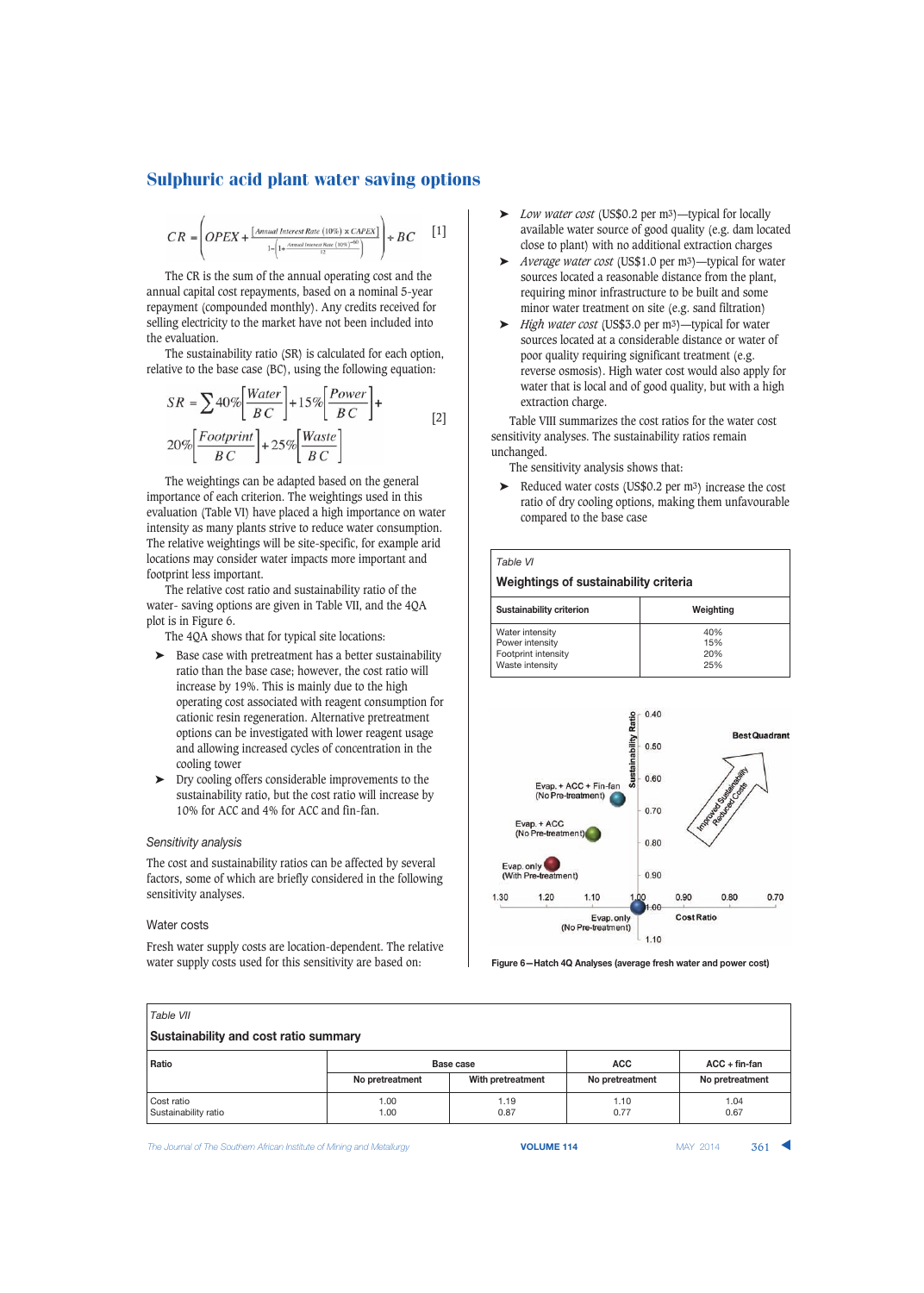| Table VIII                                                                                  |                                                                                     |                      |                      |                      |                      |  |
|---------------------------------------------------------------------------------------------|-------------------------------------------------------------------------------------|----------------------|----------------------|----------------------|----------------------|--|
| Cost ratios for water cost sensitivity                                                      |                                                                                     |                      |                      |                      |                      |  |
| <b>Cost sensitivity</b>                                                                     |                                                                                     | Base case            |                      | <b>ACC</b>           | $ACC + fin-fan$      |  |
|                                                                                             |                                                                                     | No pretreatment      | With pretreatment    | No pretreatment      | No pretreatment      |  |
| Low fresh water cost ratio<br>Average fresh water cost ratio<br>High fresh water cost ratio | $US$0.2$ per m <sup>3</sup><br>US\$1 per m <sup>3</sup><br>US\$3 per m <sup>3</sup> | 1.00<br>1.00<br>1.00 | 1.24<br>1.19<br>1.10 | 1.22<br>1.10<br>0.91 | 1.22<br>1.04<br>0.77 |  |

## *Table IX*

| Cost ratios for electricity cost sensitivity                                                |                                                        |                                                   |                      |                               |                                    |  |  |
|---------------------------------------------------------------------------------------------|--------------------------------------------------------|---------------------------------------------------|----------------------|-------------------------------|------------------------------------|--|--|
| <b>Cost sensitivity</b>                                                                     |                                                        | Base case<br>With pretreatment<br>No pretreatment |                      | <b>ACC</b><br>No pretreatment | $ACC + fin-fan$<br>No pretreatment |  |  |
| Low electricity cost ratio<br>Average electricity cost ratio<br>High electricity cost ratio | US\$0.05 per kWh<br>US\$0.1 per kWh<br>US\$0.3 per kWh | 1.00<br>1.00<br>1.00                              | 1.21<br>1.19<br>1.13 | 1.08<br>1.10<br>1.13          | 1.00<br>1.04<br>1.14               |  |  |

- ➤ Increased water costs (US\$3 per m3) reduce the cost ratio of dry cooling options to less than the base case (by as much as  $23\%$ )
- ➤ This supports the general observation that as water extraction costs increase, dry cooling options are preferred
- ➤ The base case with pretreatment has the highest overall cost ratio, which corroborates the data in Table VII. At reduced water costs (US\$0.2 per m3) the base case with pretreatment compares well with the dry cooling options, but becomes the least favourable overall at increased water costs (US\$3 per m3).

The 4QA was updated with the low and high water costs in Figure 7.

## Electricity costs

Electricity supply costs are also location-dependent. The relative electricity supply costs used for this sensitivity are based on:

- Low electricity cost (US\$0.05 per kWh): for locations with abundant low cost electricity, e.g. hydroelectricity
- ➤ Average electricity cost (US\$0.1 per kWh): for locations with a typical mixed electricity supply, e.g. a mix of coal, renewable, and gas-fired power stations
- ➤ High electricity cost (US\$0.3 per kWh): for locations where electricity is generated on site, e.g. local diesel or gas-fired generators.

Table IX summarizes the cost ratios for the electricity cost sensitivity analyses.

The sensitivity analysis shows that:

- ➤ Lower electricity costs have a minor impact on the 4QA plot
- ➤ At increased electricity cost, the advantage of evaporative cooling is clear, due to the increased turbine electricity output
- ➤ The base case with pretreatment compares well with

▲

the dry cooling options at increased electricity costs; however, it becomes the least favourable at the lower electricity costs.

The 4QA was updated with the low and high electricity costs in Figure 8.

## Sustainability criteria weightings

The sustainability criteria weightings can be adjusted to suit the plant location and requirement for generating electricity, thereby impacting the sustainability ratio. As an example, the weightings can be adjusted as water or power becomes more or less important to the local community. Furthermore, additional sustainability criteria can be included, such as:

- Specific reagent consumption (e.g. high RO membrane costs)
- ➤ Downstream impact and stewardship (qualitative)
- ➤ Operability and maintainability (qualitative)



**Figure 7—Hatch 4Q Analyses for water cost sensitivity**

362 MAY 2014 **VOLUME 114** *The Journal of The Southern African Institute of Mining and Metallurgy*